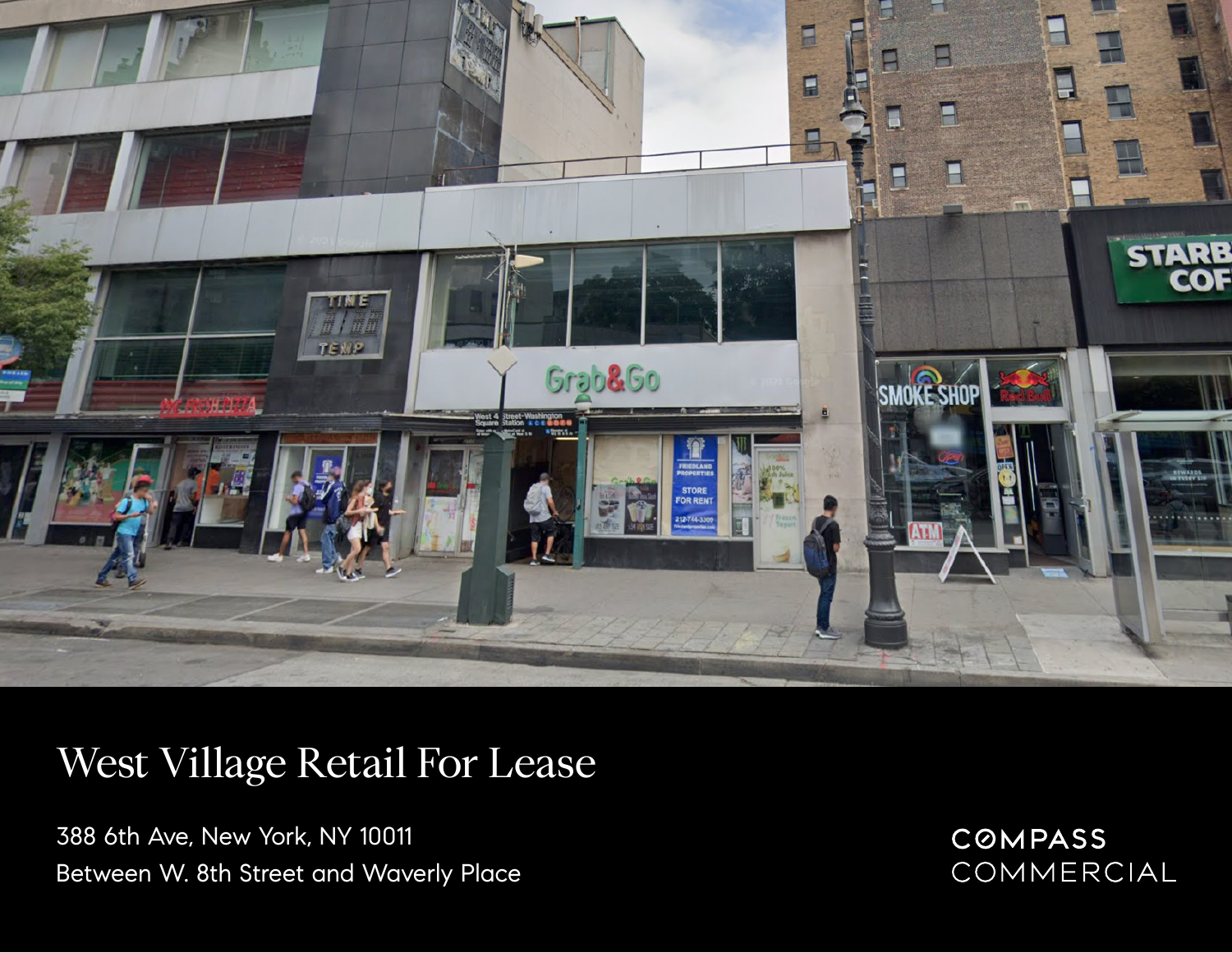## West Village Retail For Lease

388 6th Ave, New York, NY 10011 Between W. 8th Street and Waverly Place

| <b>Size</b>            | 2,520 SF            |
|------------------------|---------------------|
| Rent                   | <b>Upon Request</b> |
| <b>Ceiling Height</b>  | 11'                 |
| Frontage               | 31'2"               |
| <b>Previous Tenant</b> | Grab N Go           |
| <b>Current Status</b>  | Vacant              |

Neighboring **Tenants** Starbucks, Vitamin Shoppe, CVS, Citibank, Chipotle, Grey's Papaya, Blue Mercury, C.O. Bigelow Apothecaries, Citarella, Liquiteria, HSBC, Smile Direct Club, CityMD, IFC Theater

**Transportation** A C E B D F M Building adjacent to subway station Steps from Washington Square Park

**Brett Weinblatt** M: 410.961.1601 brett.weinblatt@compass.com

**Ralph Hanan** M: 908.433.6624 ralph.hanan@compass.com **COMPASS** COMMERCIAL



Compass is a licensed real estate broker and abides by Equal Housing Opportunity laws. All material presented herein is intended for informational purposes only. Information is compiled from sources deemed reliable but is subject to errors, omissions, changes in price, condition, sale, or withdrawal without notice. Photos may be virtually staged or digitally enhanced and may not reflect actual property conditions.